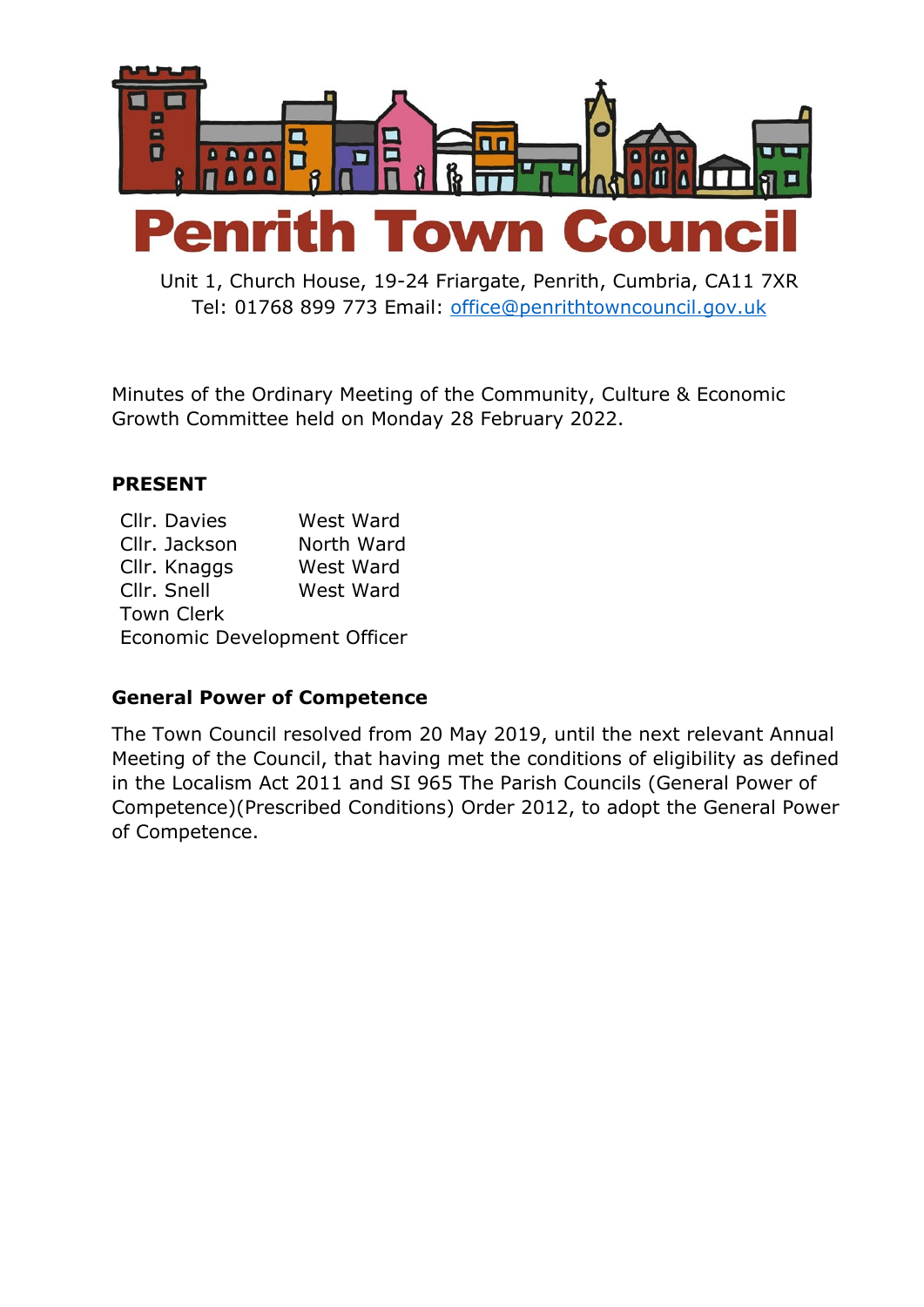# **MINUTES FOR THE MEETING OF**

## **COMMUNITY, CULTURE & ECONOMIC GROWTH**

## **COMMITTEE**

# **28 February 2022**

### **PART I**

#### **CCEG21/31 Apologies for Absence**

Apologies were received from the following Members:

- i. Councillor Donald.
- ii. Councillor Hawkins was absent without apologies.
- iii. Councillor Knaggs asked the Chair if he could speak. The Chair approved. Councillor Knaggs informed the meeting that he was submitting his resignation from the committee with immediate effect. Councillor Knaggs explained that he had submitted a Code of Conduct Complaint to the District Council's Monitoring Officer regarding Councillor Davies. Councillor Knaggs said that he believed it was not appropriate to remain as a member of the committee until the complaint had been considered and concluded. Both councillors mutually agreed that they would meet to have a discussion after the conclusion of the Code of Conduct Complaint process. Councillor Knaggs left the meeting.

### **CCEG21/32 Minutes**

Members were asked to authorise the Chair to sign, as a correct record, the minutes of the meeting of the Community, Culture & Economic Growth Committee held on Monday the 18 October 2021.

#### **RESOLVED THAT:**

The minutes Monday the 18 October 2021be approved and duly signed.

#### **CCEG21/33 Declarations of Interest and Requests for Dispensations**

Members were asked for their declarations of interests in respect of items on the agenda and apply for a dispensation to remain, speak and/or vote during consideration of that item.

### **CCEG21/34 Public Participation**

Members noted that no questions or representations were received from members of the public prior to the meeting.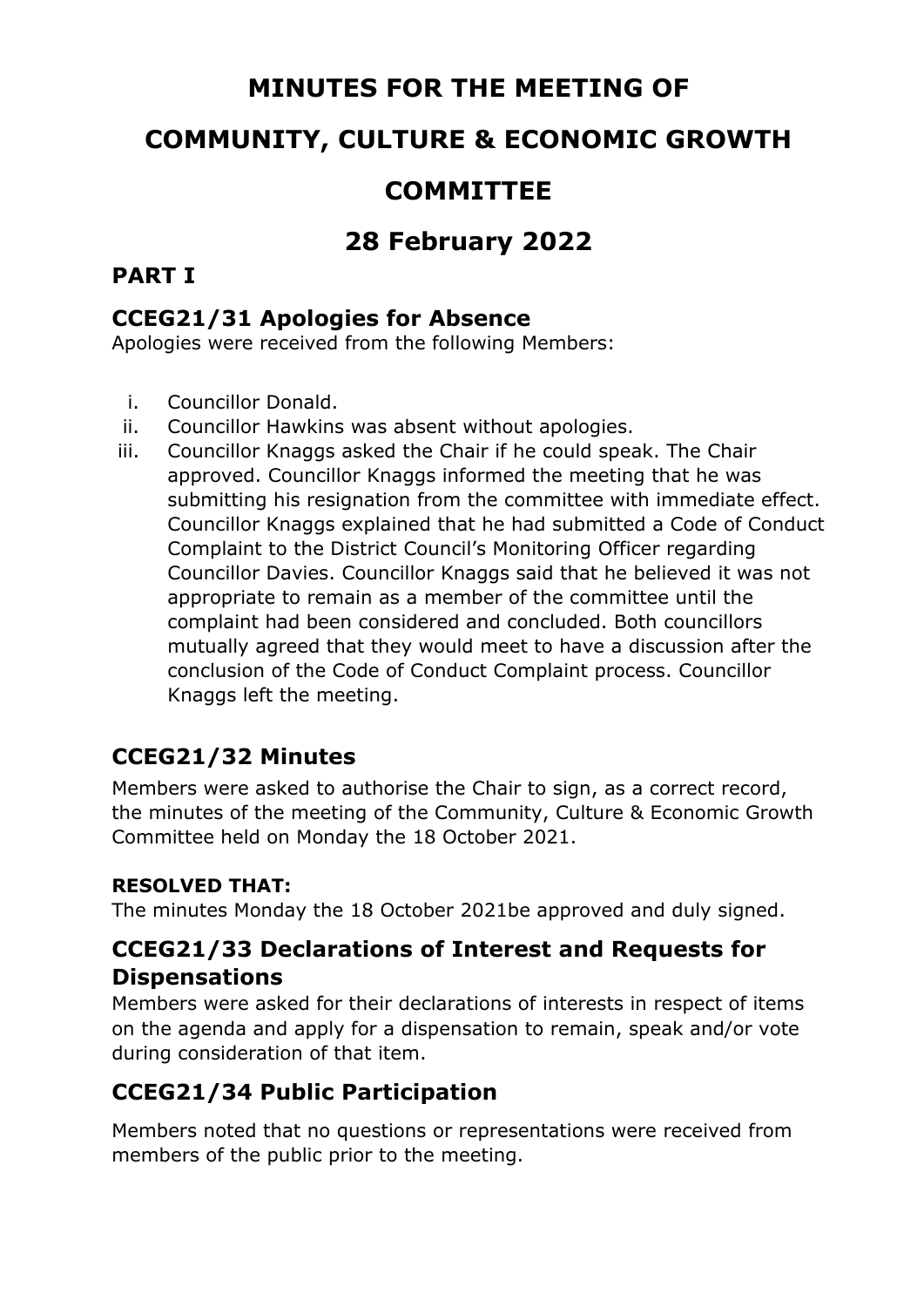## **CCEG21/35 EXCLUDED ITEM: Public Bodies (Admissions To Meetings) Act 1960**

Members noted that there were no items, that should be considered without the presence of the press and public, pursuant to Section 1(2) of the Public Bodies (Admission to Meetings) Act, 1960, a on the agenda.

#### **CCEG21/36 Resolutions Report**

Members noted the Resolutions Report.

#### **CCEG21/37 Work Plan Report – Economic Development Report**

Members noted the Economic Development Work Plan report.

## **CCEG21/38 Budgetary Control Statement 2021/22: Expenditure to 30 November 2021 and 31 January 2022**

Members were asked to note the Budgetary Control Statement for 30 November 2021 and noted that an additional statement report for 31 January 2022.

Members considered both statements which were duly noted.

#### **CCEG21/39 Penrith Events, & Community Projects**

Members received an oral update.

#### **CCEG21/40 Dates of Future Meetings 2022-2023**

Members were asked to consider dates for meetings for the Municipal Year 2022 to 2023 to take forward for approval to the Annual Meeting of the Town Council. The following dates were proposed:

- 18 July 2022
- 17 October 2022
- 19 December 2022
- 27 February 2023
- 24 April 2023

#### **RESOLVED THAT:**

- i. The dates be approved and go forward for approval to the Annual Meeting of the Town Council in May.
- ii. That the timings of the meeting be determined at the first meeting of the CCEG committee in the new Municipal Year 2022-23.

### **CCEG21/41 Date and Time of Next Meeting**

Members noted the next meeting was scheduled for Monday 16 May 2022, Unit 2, Church House, 19-24 Friargate.